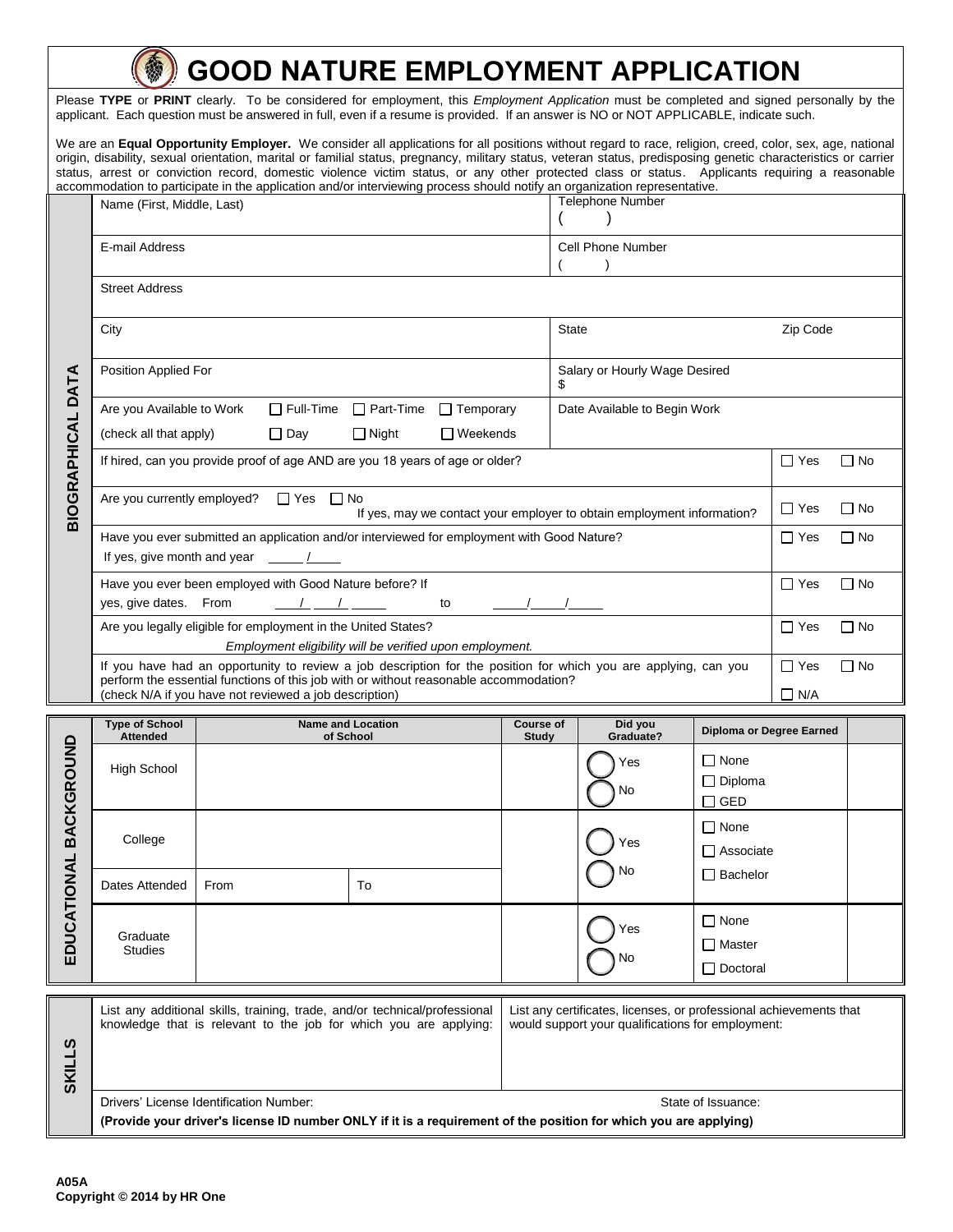| <b>BEER</b>  |                                                   | What is your experience with and/or knowledge of craft beer? |  |  |  |
|--------------|---------------------------------------------------|--------------------------------------------------------------|--|--|--|
|              | Do you Homebrew? If so, how long?                 |                                                              |  |  |  |
| CRAFT        | Why do you want to work with Good Nature Brewing? |                                                              |  |  |  |
|              | <b>MONDAY</b>                                     | <b>FRIDAY</b>                                                |  |  |  |
| AVAILABILITY | <b>TUESDAY</b>                                    | SATURDAY                                                     |  |  |  |
|              | WEDNESDAY                                         | SUNDAY                                                       |  |  |  |
|              | THURSDAY                                          | Desired number of hours per week                             |  |  |  |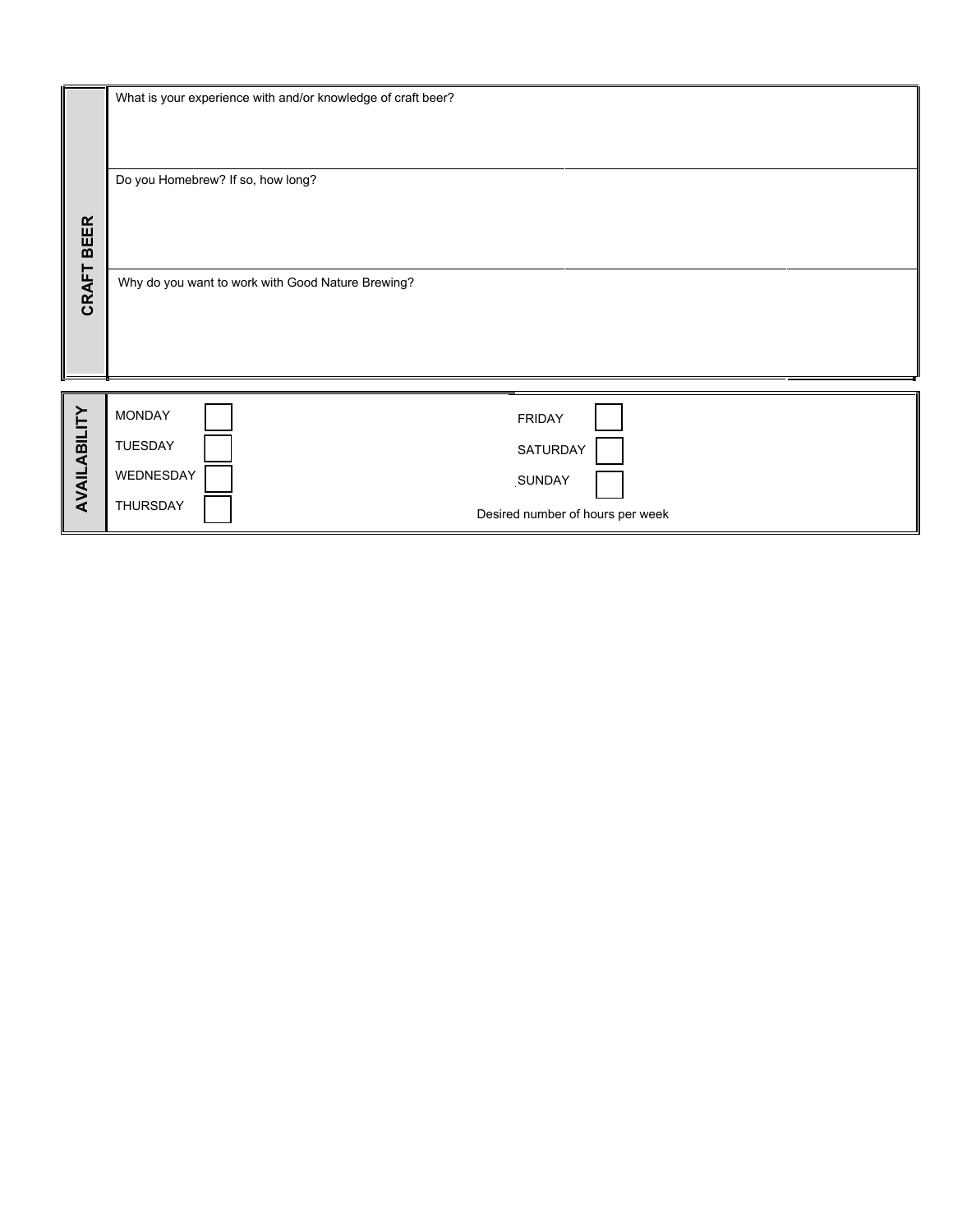| EMPLOYMENT HISTORY Provide employment information, including military service, for the last 15 years, starting with the most<br>recent employer first. If you've held more than four jobs, provide this information on another sheet and attach to this Application Form. |                              |  |  |  |  |
|---------------------------------------------------------------------------------------------------------------------------------------------------------------------------------------------------------------------------------------------------------------------------|------------------------------|--|--|--|--|
| <b>Present or Last Employer</b>                                                                                                                                                                                                                                           |                              |  |  |  |  |
| If current employer, may we contact? □ Yes □ No                                                                                                                                                                                                                           |                              |  |  |  |  |
| Name of Employer                                                                                                                                                                                                                                                          | <b>Phone Number</b>          |  |  |  |  |
| <b>Address</b>                                                                                                                                                                                                                                                            | City / State / Zip           |  |  |  |  |
| Employment Dates (Month/Year)                                                                                                                                                                                                                                             | Name and Title of Supervisor |  |  |  |  |
| <b>Title of Position</b>                                                                                                                                                                                                                                                  |                              |  |  |  |  |
| Description of duties, responsibilities and significant accomplishments                                                                                                                                                                                                   |                              |  |  |  |  |
| Reason for leaving                                                                                                                                                                                                                                                        |                              |  |  |  |  |
| <b>Next Previous Employer</b>                                                                                                                                                                                                                                             |                              |  |  |  |  |
| Name of Employer                                                                                                                                                                                                                                                          | <b>Phone Number</b>          |  |  |  |  |
| Address                                                                                                                                                                                                                                                                   | City / State / Zip           |  |  |  |  |
| Employment Dates (Month/Year)                                                                                                                                                                                                                                             | Name and Title of Supervisor |  |  |  |  |
| <b>Title of Position</b>                                                                                                                                                                                                                                                  |                              |  |  |  |  |
| Description of duties, responsibilities and significant accomplishments                                                                                                                                                                                                   |                              |  |  |  |  |
| Reason for leaving                                                                                                                                                                                                                                                        |                              |  |  |  |  |
| <b>Next Previous Employer</b>                                                                                                                                                                                                                                             |                              |  |  |  |  |
| Name of Employer                                                                                                                                                                                                                                                          | <b>Phone Number</b>          |  |  |  |  |
| <b>Address</b>                                                                                                                                                                                                                                                            | City / State / Zip           |  |  |  |  |
| Employment Dates (Month/Year)                                                                                                                                                                                                                                             | Name and Title of Supervisor |  |  |  |  |
| <b>Title of Position</b>                                                                                                                                                                                                                                                  |                              |  |  |  |  |
| Description of duties, responsibilities and significant accomplishments                                                                                                                                                                                                   |                              |  |  |  |  |
| Reason for leaving                                                                                                                                                                                                                                                        |                              |  |  |  |  |
| <b>Next Previous Employer</b>                                                                                                                                                                                                                                             |                              |  |  |  |  |
| Name of Employer                                                                                                                                                                                                                                                          | Phone Number                 |  |  |  |  |
| Address                                                                                                                                                                                                                                                                   | City / State / Zip           |  |  |  |  |
| Employment Dates (Month/Year)                                                                                                                                                                                                                                             | Name and Title of Supervisor |  |  |  |  |
| <b>Title of Position</b>                                                                                                                                                                                                                                                  |                              |  |  |  |  |
| Description of duties, responsibilities and significant accomplishments                                                                                                                                                                                                   |                              |  |  |  |  |
| Reason for leaving                                                                                                                                                                                                                                                        |                              |  |  |  |  |